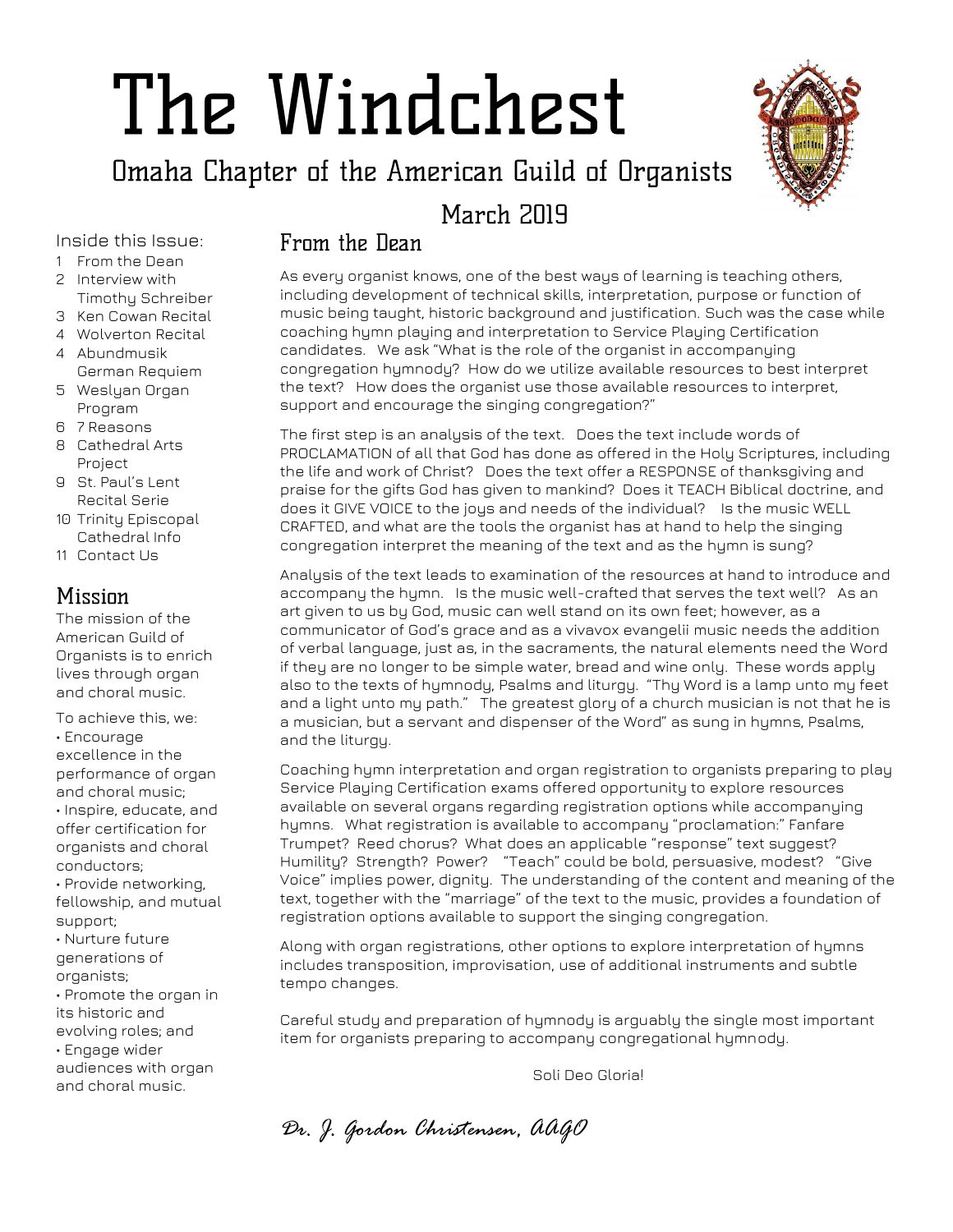## 2019 Regional Convention Information

#### **NORTH CENTRAL REGION**



**GREAT MUSIC ON A GREAT LAKE** 

Please review the 2018 convention information now! [http://www.agomilwauk](http://www.agomilwaukee.org/) [ee.org/](http://www.agomilwaukee.org/)

Milwaukee, Wisconsin Hotel: Hyatt Regency Milwaukee June 16-19, 2019 Larry Wheelock (Coordinator) 3112A W. Highland Blvd. Milwaukee, WI 53208 (Cell) 414-617-2535 llwheels@icloud.com

## Omaha Chapter 2019 Annual Meeting

Further details will be provided in the May edition of the Windchest.

**OMAHA CHAPTER** of the AMERICAN GUILD OF ORGANISTS

## **SEASON FINALE BANQUET**

Monday, May 20, 2019 6:00 p.m.

## **Dundee Presbyterian Church** 5312 Underwood Avenue, Omaha, NE

Election of Officers and performance by members earning AGO certification in the 2018-2019 season.

## On Being a Organ Student: An Interview with

## **Timothy Schreiber**

#### Why are you studying organ performance, and why did you choose the University of Kansas at Lawrence?

I chose to study the organ because of my passion for the organ. Specifically, by some miracle of God, you make money doing what you love. It is so much more interesting than being a business major and going into an accounting position I chose the University of Kansas at Lawrence because I was already familiar with Dr. Bauer, so that made for an easier transition. KU offers course work in organ, church music, music history, sacred, and liturgical music, as well as choral conducting, and this was not the case at other schools.

#### Please describe your schedule.

Monday and Friday: music theory or oral skills at 8:00 a.m. Monday, Wednesday, and Friday: choral ensemble or liturgical organists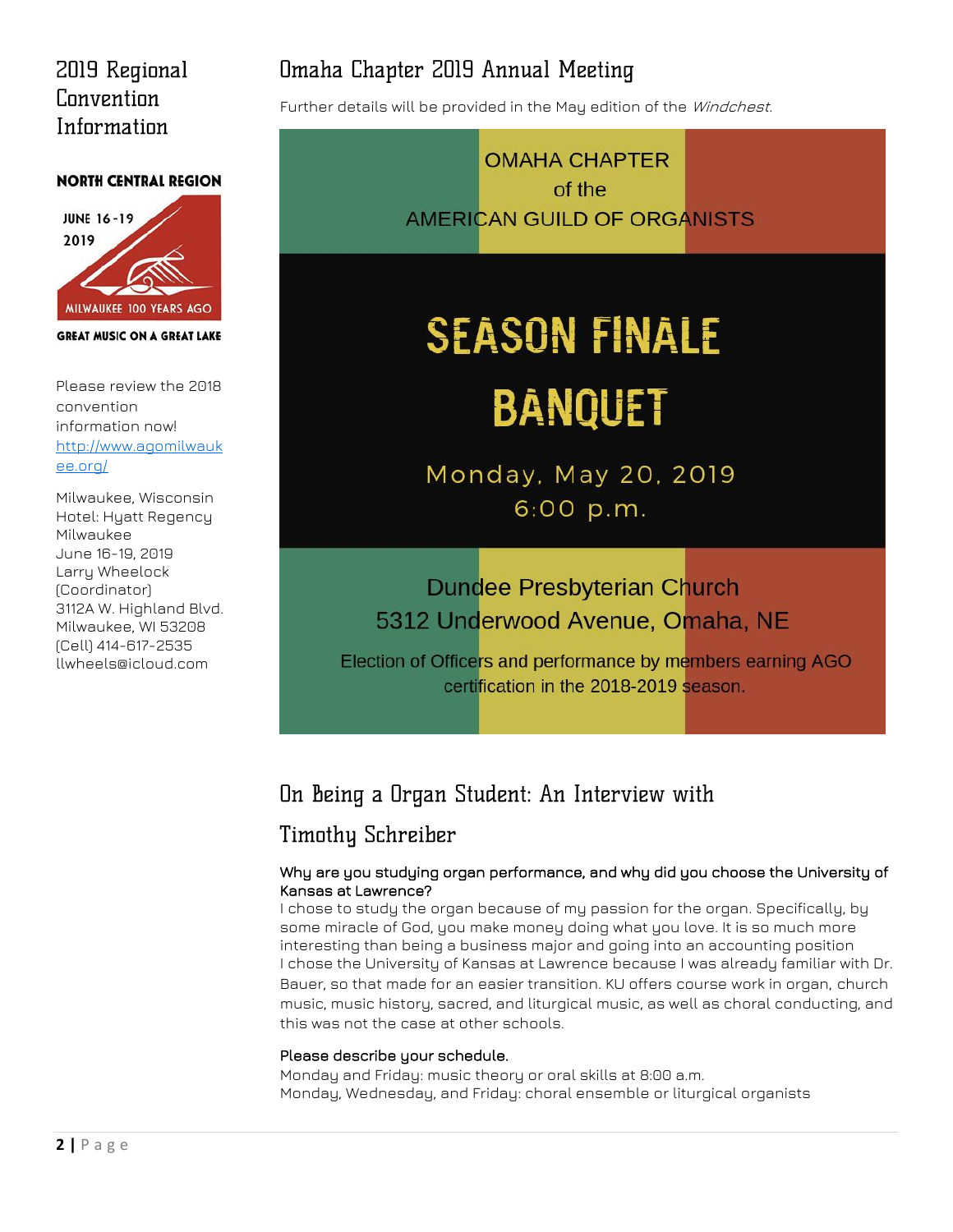

A CHORAL AND SPIRITUAL RETREAT IN THE HEARTLAND First-Plymouth Church, Lincoln, Nebraska | July 19-21, 2019

We invite you to come to join us here in the heartland for a weekend choral and spiritual retreat—a gathering intended to offer inspiration for those who love to sing their faith and healing for those who long to refresh their spirit through singing and worship. Tom Trenney will shepherd the retreat choir as our pastoral leader in rehearsal and in Sunday worship. Ariel Merivil will share his spiritual gifts as a true minister of music. Rev. Barbara Crafton's deep and meaningful reflections will comfort and challenge us. Dr. Michael Hawn will open our eyes to a broader vision of our faith experience, opening us to new vistas of joy. We look forward to welcoming you to the sanctuary of our church and to the heart of our ministry where you can truly sing your faith and refresh your spirit.

Retreat fee: \$75.00 (includes two meals and choral music)

http://www.firstplymou th.org/singyourfaith/

Tuesday, Thursday: recital class at 10:00 a.m. Monday, Wednesday, Friday: English Critical Reading and Writing at 11:00 a.m. Monday – Friday: German at Noon Monday, Tuesday, Wednesday: Masterclass at 1:00 p.m. Thursday: Undergraduate teaching course in church music styles at 1:00 p.m. Monday: Organ lesson Wednesday: Piano Lesson I also have a part-time job and an every-other-weekend church job.

#### What is the most rewarding aspect of organ study as a first-year university student?

Being a university student is a very different situation from high school. The professional realm is a very nice place to be. Interacting with colleagues keeps things fresh. Studying what I enjoy doing and jumping in to a little bit of everything is fun.

#### What is the most challenging aspect of organ study as a first-year organ student?

Learning how to practice efficiently and looking for something that gels with the way my brain works is a challenge. I'm still a kid pretty much, I suppose. Sitting down in a practice session and knocking out a chunk of Messiaen, for example, is a challenge.

#### How has organ study changed you as a person?

I as fortunate to know what I wanted to do as a career. I don't know a single person I graduated with from high school that knew what they want to do for a career. It's really exciting for me. Building my knowledge for something that I am passionate about while being in a different learning situation where in the room is passionate and involved helps me to be driven.

#### What excites you about the future of the organ in the United States?

I am excited for younger people having more opportunities. Churches are begging for people that understand good solid music in church more than simply showing up and playing. Organs are frequently being replace with better instruments as well.

#### What advice would you give to others studying the organ, both beginning and advanced students?

KU has very good organ students and other musicians where we are all primarily colleagues. The spirit of competition makes me better. Collaborating and learning from each other is great, but at the end of the day it is about growing and creating something beautiful. It's less about more about being there to learn in support of that goal.

#### Ken Cowan



Sunday, April 7, 2019, 3:00 p.m. First Presbyterian Church 840 South 17th St., Lincoln, Nebraska 68508

Arts for the Soul and Lincoln Organ Showcase partner to bring you one of North America's finest concert organists in our season finale concert. Praised for his dazzling artistry, impeccable technique, and imaginative programming, Cowan will put the Reuter Op. 2211 (2002) through its paces.in an exciting, delightful conclusion to our season.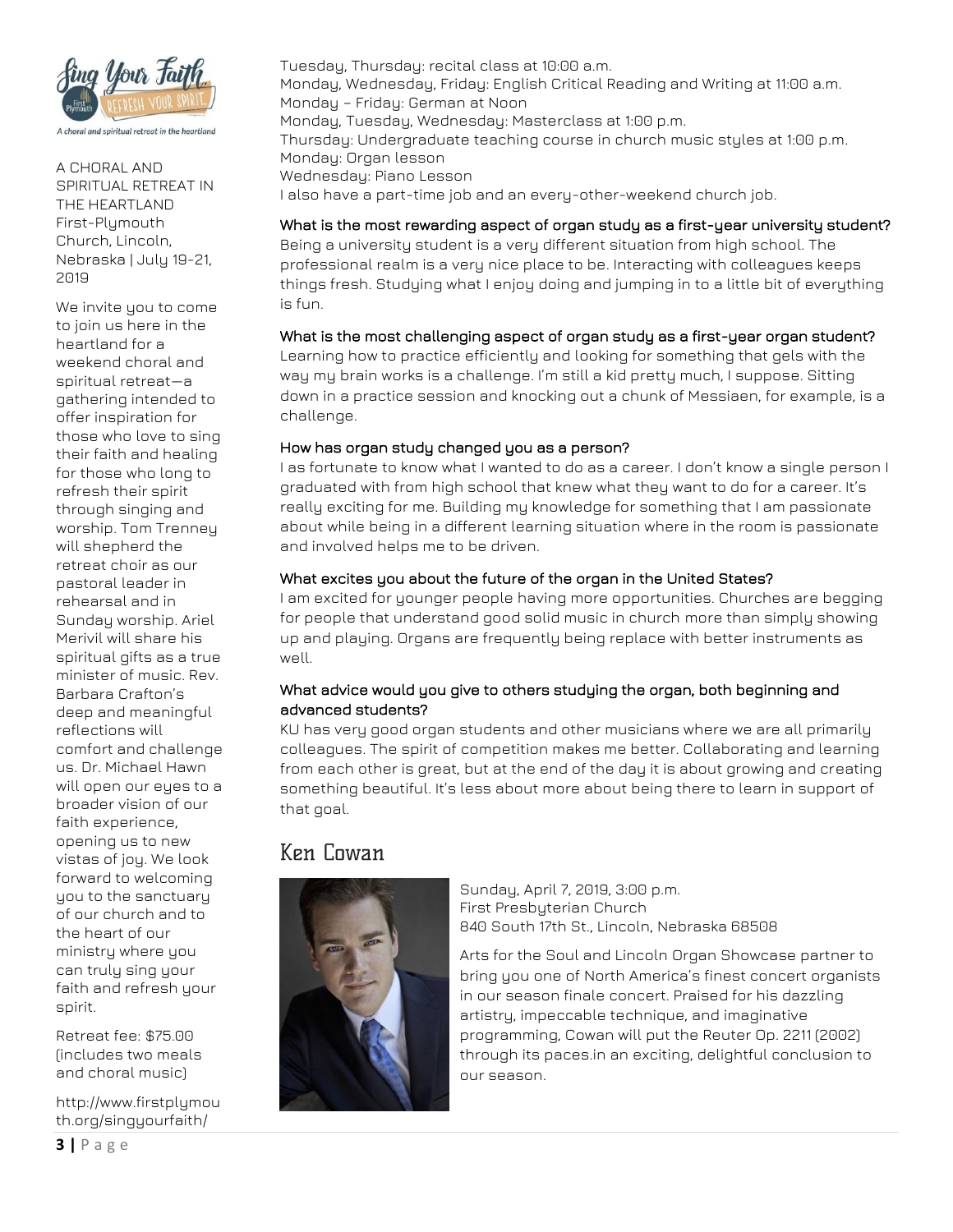## Pipe Organ **Encounter Events**  $for 2019$

(as appearing in THE AMERICAN ORGANIST Magazine)

#### [Pipe Organ](https://www.agohq.org/education/poe/poe/)  [Encounters](https://www.agohq.org/education/poe/poe/)

(for ages 13-18)

July 15-20, 2019 Cape Cod, Massachusetts [Cape Cod and Islands](http://www.capeandislandsago.org/)  [Chapter](http://www.capeandislandsago.org/)

July 14-19, 2019 Seattle, Washington [Seattle Chapter](http://www.agoseattle.com/)

July 28-August 3, 2019 St. Louis, Missouri [St. Louis Chapter](http://www.agostlouis.org/)

August 1-7, 2019 Helsinki, Finland [Finland Chapter](https://www.agohq.org/chapters/finland/)

#### [Pipe Organ Encounter-](https://www.agohq.org/education/poe/poe-advanced/)[Advanced](https://www.agohq.org/education/poe/poe-advanced/)

(for grades 9-12) June 23-28, 2019 Houston, Texas [Houston Chapter](http://www.ago-houston.org/)

#### [Pipe Organ Encounter-](https://www.agohq.org/education/poe/poe-technical/)**[Technical](https://www.agohq.org/education/poe/poe-technical/)**

(for ages 16-23) July 21-27, 2019 River Forest, Illinois & Oak Park, Illinois [Berghaus Organ](http://www.berghausorgan.com/)  [Builders, Inc.](http://www.berghausorgan.com/) / [Chicago Chapter](http://www.chicagoago.com/)

#### The [Pipe Organ](https://www.agohq.org/education/poe/poe-advanced/)  [Encounter-Plus](https://www.agohq.org/education/poe/poe-advanced/) (for Adults) is not

available in 2019

[https://www.agohq.org](https://www.agohq.org/education/poe/) [/education/poe/](https://www.agohq.org/education/poe/)

## **ORGAN RECITAL**

by PEGGY WOLVERTON  $\alpha$ April 28, 2019 @ 3:00 p.m.

### **Morning Star Lutheran Church**

331 S.  $85^{th}$  Avenue Omaha, NE 68114

 $DIRECTIONS$  FROM  $90<sup>th</sup>$  and DODGE Go South one block to Indian Hill

Turn Left onto Indian Hill and follow it around to 85<sup>th</sup> Turn right onto  $85^{th}$  and proceed approx. 3 blocks to the church Ample parking provided

Of special interest on the program will be organ compositions from the Baltic states spanning styles from Bach to Liszt. These include chorale preludes by Estonian composer Rudolph Tobias (1873-1918); a Pastorale by the father of generations of Latvian composers, Jazeps Vītols (1863-1948); and Spring Sonata for Organ by contemporary Lithuanian composer Kristina Vasiliauskaite (b.1956).

## Ahendmusik



A German Requiem by Johannes Brahms Sunday, April 14, 2019 - 4:00 p.m. First Plymouth Church

Featuring Doane University Choir, Nebraska Wesleyan University Choir, Abendmusik Chorus, Abendmusik Festival Orchestra; Sapphire Munford, soprano; Samuel Kidd, baritone; Tom Trenney, conductor

The incomparable Johannes Brahms shattered all expectations in writing what many have called "a requiem for the living." Powerfully and thoughtfully weaving together texts from scripture, this work carries a profound message of hope and light sure to revive the soul and awaken the spirit. ""They that sow in tears shall reap in joy."

#### For tickets : 40 2-4 76-993 3 or

https://abendmusik.secure.force.com/ticket \$20 Adults | \$15 Seniors | \$10 Students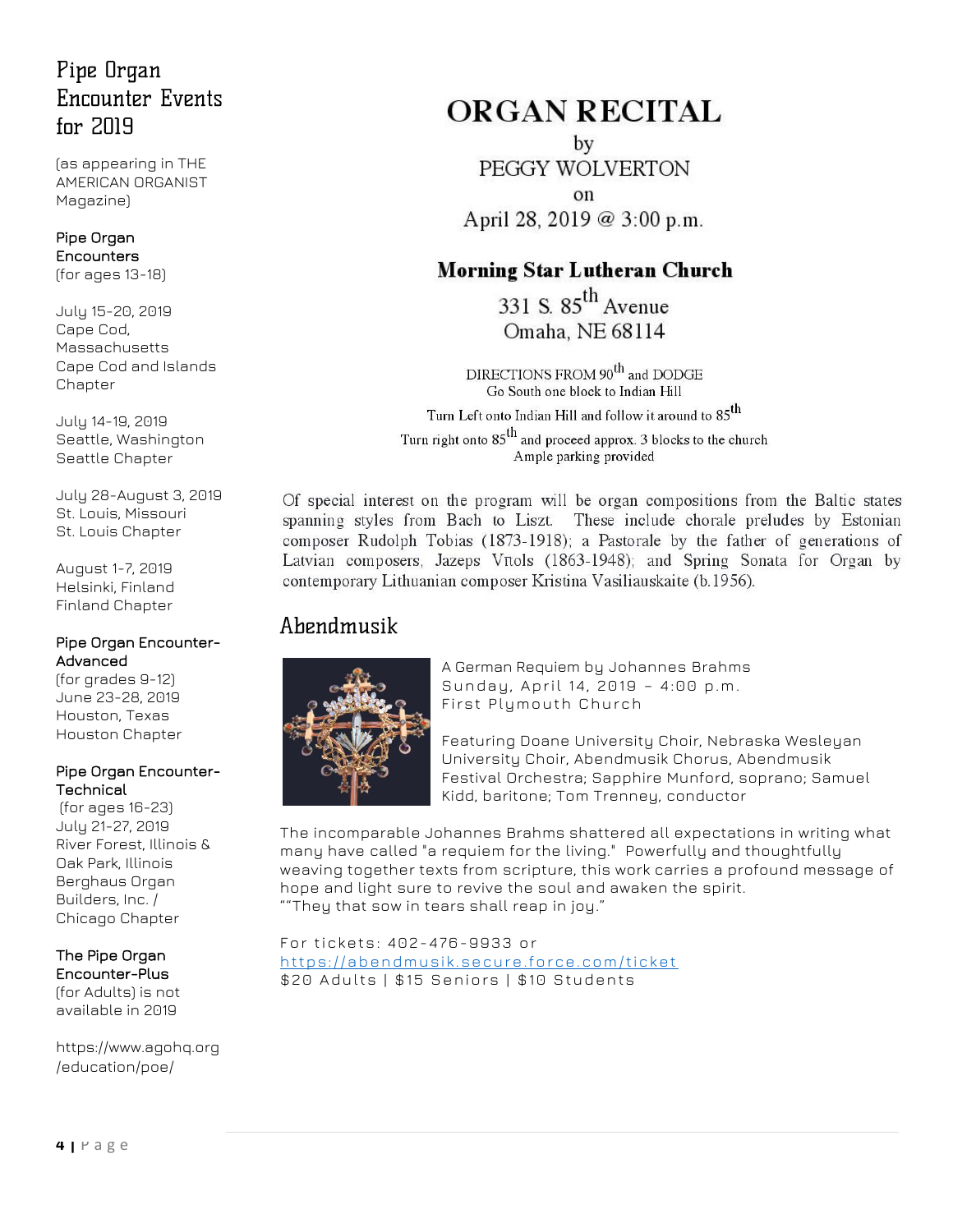## facebook

Please like the Omaha Chapter of the American Guild of Organists Facebook page. Information is posted regularly so that we may update those passionate about the organ frequently. Our page name is: Omaha Chapter of the American Guild of Organists.

## Organ Teachers

The Omaha Chapter of the American Guild of Organists lists members who offer lessons. Please send your contact information to Jeff at omahaago@gmail.com to be listed. You may view the page at omahaago.org/organteachers.

## Student's Interest Spurs Lincoln Church to Resurrect Weslyan Organ Program

[Emily Case, Lincoln Journal Star](https://journalstar.com/users/profile/Emily%20Case) - May 19, 2018



Chase Crispin sat in a pew at First United Methodist Church, anxiously waiting to play his first organ solo. He'd been a musician since he was 5 years old, but Crispin had never played the organ in front of an audience before that day in 2017. And he was playing the postlude, so he had to sit through the service while trying to cope with his nervousness. "I've gotten used to it in other areas, but

during the closing hymn, I started to panic a little bit," said the Blair native who studies music education at Nebraska Wesleyan University.

He'd been preparing the piece, Dietrich Buxtehude's Toccata in F major, for months. Crispin, who was born with leber congenital amaurosis and is blind, uses braille music and must memorize everything he plays. So preparing for a performance often takes longer as a result. He remembers walking to the bench, putting his hands on the keys and playing the opening notes, but the performance is a blur from that point forward. "When I perform, I don't know if I did things right," he said. "I was thinking, 'I hope I didn't forget anything or play things wrong.'" He didn't. The congregation started clapping after he played the final notes. Then stood. Then cheered. "I don't think there was a dry eye in the service as people stood and cheered for Chase," said Brent Shaw, minister of music at First United. Crispin, who was able to learn the organ through lessons at Wesleyan, has "always been amazed

by how much power and sound" exists within the instrument. "How cool to play for people and make music in that way," he said. Learning the organ Crispin was drawn to toys that played songs when he was young. "It made me look to music as a form of expression that was easily accessible to me," he said. So he started taking piano lessons when he was 5, then learned the clarinet in fifth grade when he joined the school band. But his introduction to the organ didn't come until the seventh grade, when he played a piano arrangement of Toccata and Fugue in D minor by Johann Sebastian Bach. It's the most well-known piece in organ literature. His interest in learning the organ grew and he started taking lessons as a sophomore at Wesleyan. He thought he might take lessons for one semester, but he's been at it for two years. "I thought I just wanted … to know how it worked and move on. But once I started, I felt I wasn't as good as I wanted to be," he said. Crispin is diligent in his work, says Masako Bacon, an instructor at NWU. "He's quite talented and he does really, really prepare well," she said. For Crispin, playing the organ is different than other instruments. He hasn't been playing it as long as the piano or clarinet, and feels a rush of excitement when practicing or performing, he said. "It's a change and something new," he said. "It doesn't feel like it's a part of a class. It's a break and an escape." Starting the program

Crispin's interest in learning the organ inspired Shaw to start a church-funded scholarship program and encouraged congregation members to donate. Crispin, who started attending First United when he came to Wesleyan, was the first to be awarded the scholarship. It funds organ lessons for one semester — \$236 per student. When he started taking lessons, there were no organ students on campus. Learning the organ involves a commitment of time and money, and it doesn't cross students' minds to study the organ until they've experienced it somehow, Bacon said, which is why First United's collaboration has helped breathe new life into the school program. With the advent of the scholarship, the number of organ students has risen to six for this school year. There will be five students next year, Bacon said. Any Wesleyan student who expresses interest can apply for the scholarship.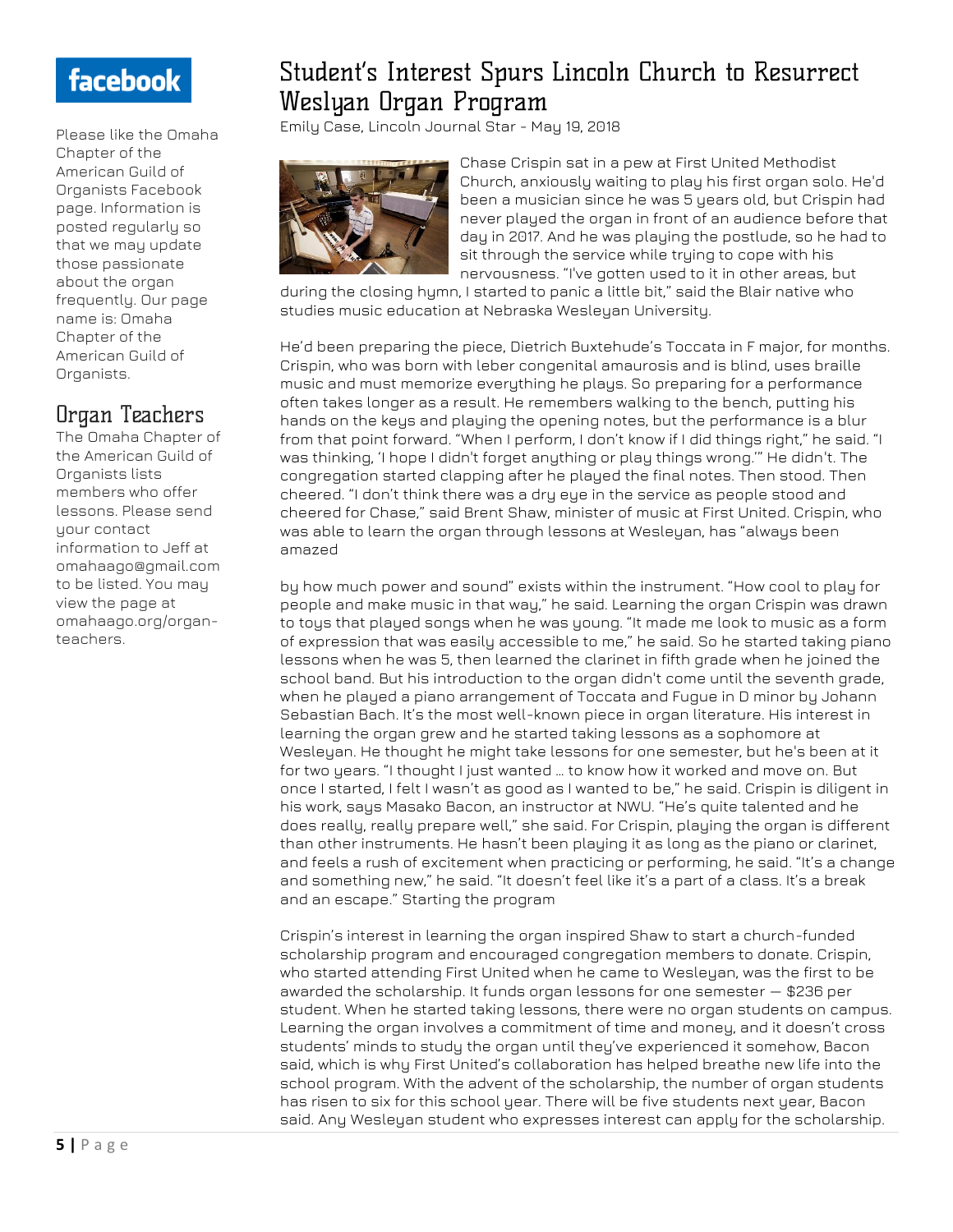## RECITAL AND **GALA BENEFIT RECEPTION HONORING**

John Walker Friday, April 26, 2019 Pittsburgh, Pa.



Recital at 7:30 p.m. featuring John Walker Free-will offering requested

Shadyside Presbyterian Church 5121 Westminster Place Pittsburgh, PA 15232

Gala Benefit Reception following Recital Advance tickets required Mansions on Fifth 5105 Fifth Avenue Pittsburgh, PA 15232

Enjoy these free downloads from John Walker's CD, Christmas Rediscovered, recorded at Shadyside. At [www.agohq.org](http://www.agohq.org/)

[Gigout: Rhapsodie sur](http://cts.vresp.com/c/?AmericanGuildofOrgan/8aeb973350/TEST/5fb0261628)  [des Noëls](http://cts.vresp.com/c/?AmericanGuildofOrgan/8aeb973350/TEST/5fb0261628) [Reger: Ave Maria](http://cts.vresp.com/c/?AmericanGuildofOrgan/8aeb973350/TEST/a9f5489b92)

[Karg-Elert: Wachet auf,](http://cts.vresp.com/c/?AmericanGuildofOrgan/8aeb973350/TEST/c92962c78b)  [ruft uns die Stimme](http://cts.vresp.com/c/?AmericanGuildofOrgan/8aeb973350/TEST/c92962c78b) [Bach: Canonic](http://cts.vresp.com/c/?AmericanGuildofOrgan/8aeb973350/TEST/bfdfb310ca)  [Variations on Vom](http://cts.vresp.com/c/?AmericanGuildofOrgan/8aeb973350/TEST/bfdfb310ca)  [Himmel Hoch](http://cts.vresp.com/c/?AmericanGuildofOrgan/8aeb973350/TEST/bfdfb310ca)

**6 |** P a g e

While the majority of students study music education, one of the recipients is a psychology major. Making music again Organ students take a 30-minute weekly lesson from Bacon. Her goal is to provide students with a wide range of skills, and her approach is based on each student's skill level. "(For the) beginner, I would start with really basic things, and if somebody had good keyboarding skill, I would teach them unique organ techniques," she said.

Having more organ students has helped bring more awareness to the program, Crispin said. Before, the exposure that students had to organ music was limited to graduation ceremonies and brief mentions in required classes.

Despite the instrument's extensive history and importance in music, many schools are cutting their organ programs. "It's really sad to hear the numbers have gone down and some schools no longer offer it," he said. But exposure to the organ helps students become aware of the possibility of learning it. "Until you see somebody doing a lesson or practicing, it doesn't even cross someone's mind," he said. Nurturing through music Shaw said it's important for students to learn the organ because it's an integral part of communities. Weddings, funerals and graduations are a few events that wouldn't sound the same without organ accompaniment. The NWU scholarship program continues to receive support through fundraising events and word of mouth, Shaw said. "The (NWU) alumni want to support the students as much as they can," he said. "We also have some church members who studied organ while they were students at Wesleyan and want to support the next generation." Shaw hopes to see organ scholarships catch on in other places. He believes the students could become important parts of their communities by providing a unique skill. "Learning to play organ, to be able to give back to their communities, you see that a lot from Wesleyan students," he said. "If they go back (to their hometowns) they might be the only music teacher, and doing music at church and doing community choir." Crispin chose the Wesleyan music program and First United because of the welcoming and supportive communities he found there.

After he graduates, he wants to teach music in a public school. Wherever he lands, he hopes to continue playing organ for his community. For him, music is an effective community connector, because it's something almost everyone has exposure to. "We all come from different backgrounds and experiences and you can connect through music," he said.

### Seven Reasons Why the Organ Should Be Used in Contemporary Worship

The following material was presented in the doctoral colloquium at Southwestern Baptist Seminary on October 20, 2012.

Rather than decry the decline in the [organ's](http://wp.me/p2oHej-6T) usage in many of our churches, this writer, who has been an organist for forty years, would like to offer seven reasons why the instrument should be used in contemporary worship, along with some advice to organists.

#### Philosophical Reasons

1. The organ provides a way to minister to people who come to us from various backgrounds. As people seek connections with known traditions, many have expressed sadness at the organ's absence. To them, it is not an outdated icon, but a vital link to their heritage. Its reappearance would be a much needed "shot in the arm" for many who, for years, have felt disenfranchised.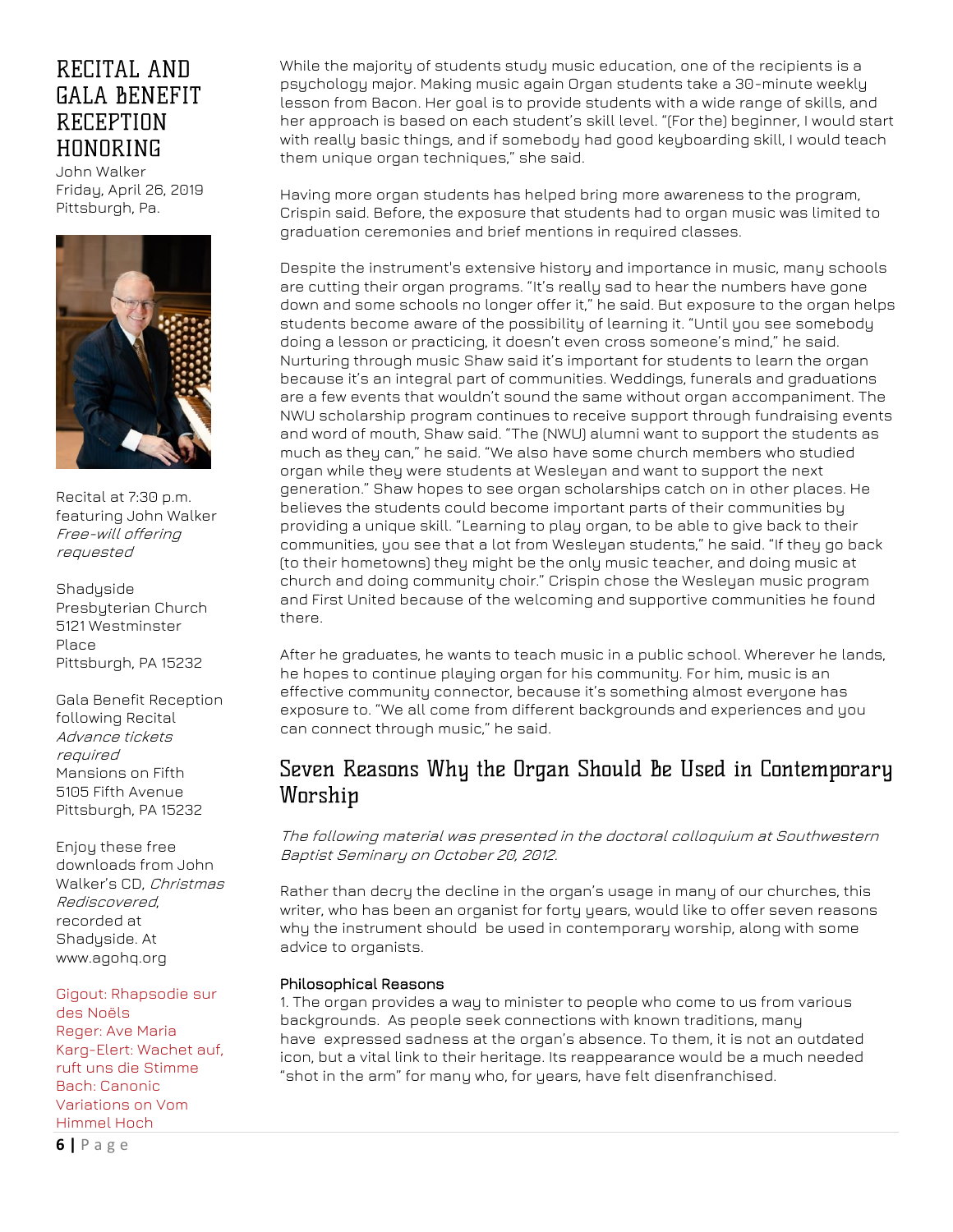## Nominating Committee

Ann Spangler has graciously agreed to chair our chapter's nominating committee. Those willing to serve on the Executive Board are encouraged to contact Ann. Please forward any suggestions for the committee to consider as well. Ann may be reach at anne.spangler2014@g mail.com or 402-393- 2026

2. With its wide dynamic range and spectrum of colors, the organ is reflective of the many ways God speaks to us. Its majesty can remind us of God's thunder, and its quietness of His still, small voice.

3. The organ is relevant in that it IS different from the sounds people hear in our secular, media-dominated world. As Christians, we are not to be conformed to this world, but be different from it.

#### Practical and Musical Reasons

1. Though having fallen silent for years, many organs are still present in churches. 2. Though not as many as before, there are still organists around. To find one, contact your nearest chapter of the American Guild of Organists, or music teacher organization.

3. The primary function of the organ in worship is not for solo playing, but for supporting the singing of the congregation. No single instrument is better equipped for that purpose. Many organists say, "Listen to me." A really good organist says, "Sing with me."

4. Contrary to the belief (prejudice) of some, the tonal resources of the organ render it effective, not only in accompanying traditional hymns, but also in supporting the singing of contemporary worship music.

a. The organ can be a vital part of a praise band. The division that makes it the most useful for this is the pedal. The sound of a bass guitar, though it might be loud enough, decays at various rates, much like that of a piano. The organ pedal can be sustained indefinitely, according to the needs of the music. The depth and presence of pedal sound provides a palpable foundation that people can not only hear, but "feel", which encourages them to sing!

b. The organ need not always sound loud or shrill. With proper usage, it is capable of blending well with almost any combination of electronic or acoustical instruments. It can fill in the tonal "gaps" present in many ensembles. Organs of the 21st century, in addition to their traditional sounds, are capable of MIDI interface, thus making full use of sounds in the modern musical landscape.

#### Advice to Organists

1. Recommit yourself first to the Lord, then to your calling as a worship leader. Worship is a corporate activity and, though you may occasionally be a soloist, your main role is to help the group to sound better, and to encourage the people to sing. 2. Sharpen your skills.

a. In most "blended" styles of worship, you will sometimes lead out in the singing of a majestic hymn. These skills must never be allowed to deteriorate. Proper introductions, registrations, attention to phrasing and breathing, will always be vital to effective hymn accompaniment.

b. Improve your sight-reading skills. You function best as a supportive accompanist, regardless of style, when you can play the right notes, especially in rehearsal. The only way to improve sight-reading is to practice it! In addition to reading actual notes, improve your ability to read chord charts. This is especially necessary with contemporary music. One would be hard pressed to find any contemporary worship song with an accompaniment written for organ. Most are written for piano, but many of those accompaniments can be easily adapted to the organ from the notation itself. However, that is not always true, and the charts are the fast track to effective voicing of the harmony.

c. Appropriate registration is the key: with contemporary styles, 16' and 8' pitches should be used in the pedal, and the manuals should go no higher than 4'. Listen for the strength and color of stop combinations, to achieve blend and balance. d. In any style of music, rhythm is paramount. Many rhythms in contemporary styles are driving and highly syncopated. These need not be foreign to the organ. Certainly the organ cannot be played like a piano, nor be expected to have the same rhythmical effect; but a judicious adaptation of the rhythmic figures to the organ, with clear and appropriate articulations, can have a positive effect on the rhythmic vitality of almost any piece.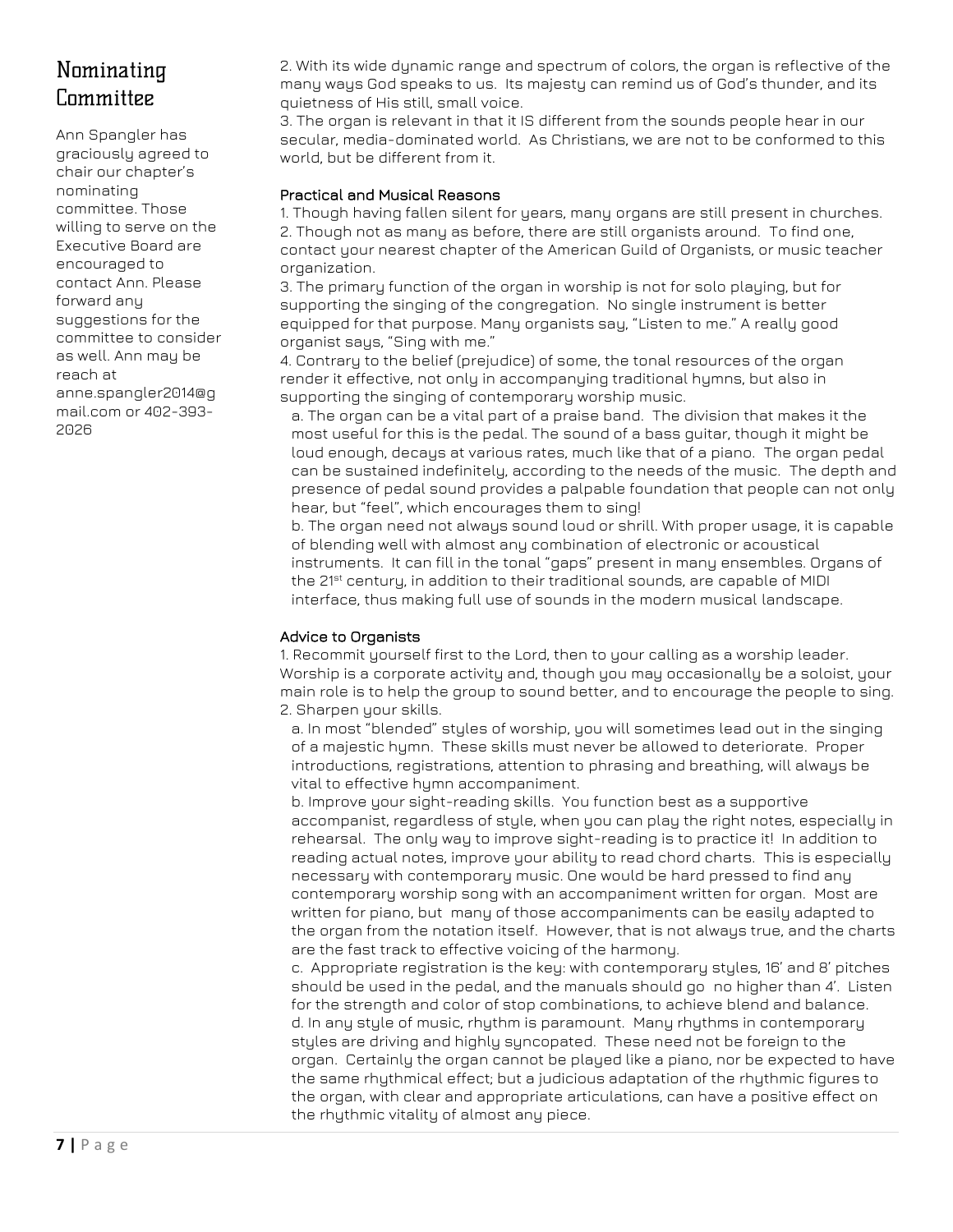## Note:

There is a national organization known as the NATIONAL FEDERATION of MUSIC CLUBS. The organization sponsors a "Music Festival" in March of the year in which instrumental and vocal music students prepare and present two works at their respective level of development in a judicial setting, leading to written critiques, evaluation, encouragement and a "rating." Each contestant chooses one piece from a narrow window of choices, listed in FEDERATION Festivals Bulletin published every four years. The second piece is chosen by the contestant and/or teacher.

Federation Festivals offer three pipe organ programs: ORGAN REPERTOIRE EVENT; SACRED 0RGAN EVENT; and ORGAN HYMN EVENT. The required music for the Organ Repertoire and Sacred Organ Events often lists Wayne Leopold publications as the resource for required literature. Another observation is that the "required" compositions listed dove-tails directly into the required repertoire the American Guild of Organists lists to earn the Service Playing

e. If all of the above seems overwhelming, help is available! An excellent source of skill improvement are the various levels of certification provided by the American Guild of Organists. Also, simply connecting with colleagues and networking with them, can provide many avenues toward improvement.

3. Seek opportunities to convince your worship leader of the organ's effectiveness in the contemporary setting.

4. Make sure the instrument is functioning properly. Always keep a sharp ear for tuning, and for any re-voicing or other adjustments that need to be made. Find a competent, accessible organ builder/technician and maintain a good relationship with that person.

Hopefully, by employing some of these suggestions, organists can find new ways to use the King of Instruments in praise to the King of Kings!

Dr. Jerry Aultman serves on the faculty of the School of Church Music at Southwestern Baptist Theological Seminary, and is organist at the First Baptist Church of Dallas, Texas. He is <sup>a</sup> Fellow in the American Guild of Organists.

## ummer

#### Sunday, May 19, 2019, 3 p.m.

#### **Dr. Douglas O'Neill**

Former Associate Organist, Saint Cecilia Cathedral, Director of the Organ Academy, Organist and Assistant Director of Music at the Cathedral of the Madeleine and Madeleine Choir School and graduate of the University of Kansas.

**Welcome Home Organist** 

-Third Sunday @ 3 Anniversary Series

#### Sunday, June 16, 2019, 3 p.m.

#### **Dr. Stacie Lightner**

Former Associate Organist, Saint Cecilia Cathedral, Director of the Organ Academy and current Cantor at Saint Paul-Reformed Lutheran Church, St. Paul, MN. Graduate of the University of Kansas and McGill University in Montreal, Canada.

**Welcome Home Organist** 

-Third Sunday @ 3 Anniversary Series

#### Sunday, June 23-August 18, 2019

#### **Cathedral Artist Invitational**

Twenty Omaha regional artists join forces for an exciting exhibition of new work.

Certificate.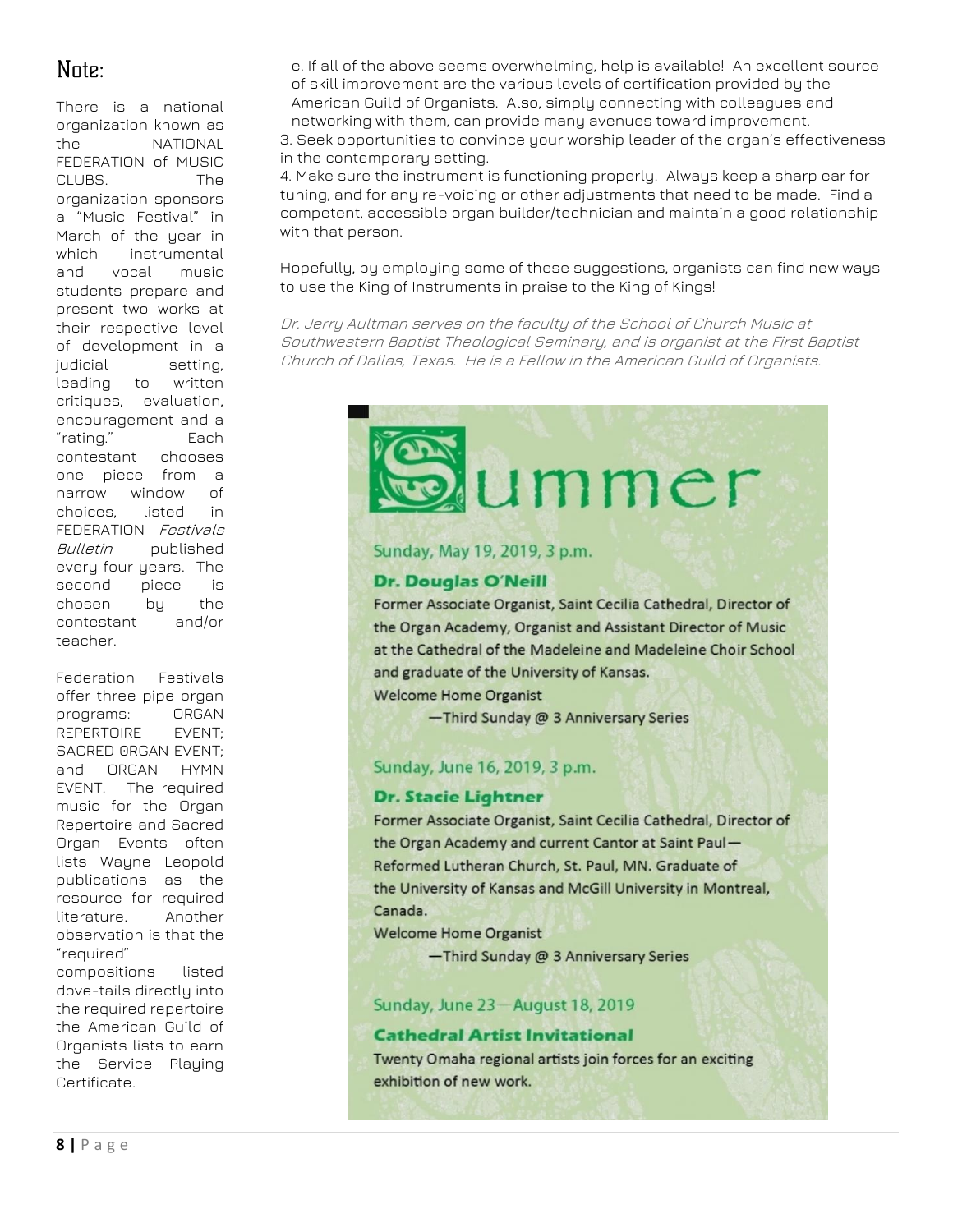## Countryside Community Church's New Instrument

Buzard Pipe Organ Builders, Opus 47

Countryside Community Church has begun an exciting new chapter in its ministerial life. The congregation has bonded with a Jewish Synagogue and a Muslim Mosque, purchasing land together and sharing infrastructure to create a "Tri-Faith Campus" in which Congregations from all three Abrahamic faiths live together in unity. The Synagogue and Mosque are built; the Christian Church (Countryside Community) is under construction.

Their original plans had only included moving of a small organ from their existing Church building; but a generous donor came forward – at the "eleventh hour" – with funding for a new organ.

Visit Buzard Pipe Organ Builder's website for details!

https://buzardorgans. com/buzard-opus-46-countrysidecommunity-churchomaha-nebraska/

St. Paul's Evangelical Lutheran Church Rev. Nathan A. Sherrill Rev. Timothy A. Frank 239 Frank Street **Council Bluffs, Iowa 51503** 712-322-4729

#### Presents: **Wednesday at Noon Lenten Organ Recitals**

St. Paul's Evangelical Lutheran Church invites you to a series of Lenten Organ Recitals to be held on Wednesdays at Noon during Lent. The free recitals begin at 12:00 p.m. lasting 30-35 minutes. A "home cooked" meal will be served in St. Paul's undercroft following the recitals.

> **2019 Series includes:** March 6th ~ Michael McCabe Dowd Memorial Chapel, Boys Town with Janeen Jansen, vocalist

March 13<sup>th</sup> ~ Dr. Jeremy Owens, CAGO **Briar Cliff University, Sioux City** 

March 20th ~ Rev. Timothy Frank Dr. J Gordon Christensen, AAGO St. Paul's Evangelical Lutheran Church, Council Bluffs

> March  $27<sup>th</sup> \sim Dr. K.$  Joyce Mynster Westminster Presbyterian Church, Omaha St. Paul's Lutheran Church, Treynor

April 3rd ~ Marie Meyers **First United Methodist Church, Omaha** 

April 10<sup>th</sup> ~ Organ Students from St. Paul's Music Conservatory Timothy Pobanz, St. Paul Lutheran Church, Sac City Thomas Koch, St. Peter's Roman Catholic Church, Omaha Timothy Conner, SPC, Zion Lutheran Church, Manning

 $\boxed{\text{SP}}$   $\left| \begin{array}{c} \text{mean} \\ \text{Fock-2mm} \end{array} \right.$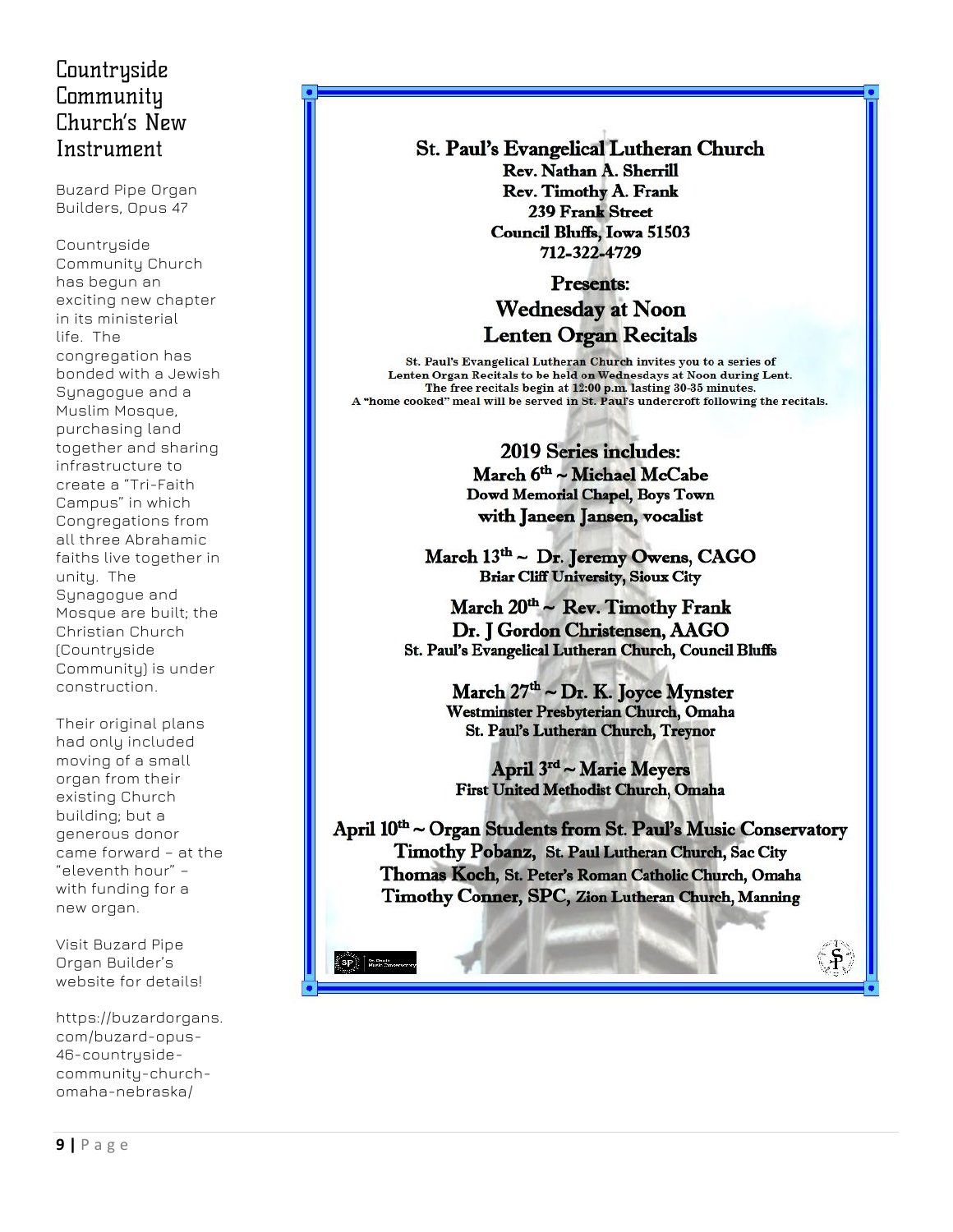## Organ Historical Society



Dallas is proud of their organ culture. Once home to numerous Pilchers, Hook & Hastings, Esteys and Aeolian-Skinners, the region's prosperity through the decades has resulted in these instruments having been replaced with newer instruments, more in keeping with their time.

Texas has a long and storied past, and its often-overlooked tradition of organ building is no less interesting; to explore this, some long-time Texas builders and organ historians will guide attendees in this historical narrative.

Omaha Chapter member Marie Rubis Bauer will present a recital on the 2005 Pasi Organ Builders, Inc., Op. 16 (II/20) at the OPHS Convention on July 16, 2019.

## Trinity Episcopal Cathedral

113 N 18th St. (18th & Capitol) Omaha, NE 68102 (402) 342-7010 trinityepiscopal.org





**Compline** at Trinity Cathedral Ancient Worship for the Modern Soul Compline – night prayer – is a contemplative office focused on spiritual peace. Trinity Cathedral's Schola Cantorum will offer music at this candlelit liturgy of prayer and reflection.

Compline is offered at 7:00 pm on January 13 and 27 February 10 and 24 March 24 April 14 and 28



## Lenten Evensong

The Trinity Cathedral Choir combines with the choirs of All Saints and St. Andrew's Episcopal Churches for Evensong on the First Sunday in Lent. Sunday, March 10, 2018 4:00 p.m. at Trinity Cathedral.



## Cantate Choral Academy

Choral music education for children and youth in the Anglican tradition.

New in Spring 2019 – two locations:

**·** Trinity Cathedral - Downtown Omaha St. Augustine of Canterbury Church -Elkhorn

http://trinityepiscopal.org/cantate

## Elisabeth von Trapp in Concert

Granddaughter of Maria and Baron von Trapp of The Sound of Music Friday, March 15, 2019 7:00 p.m. Suggested donation: \$10